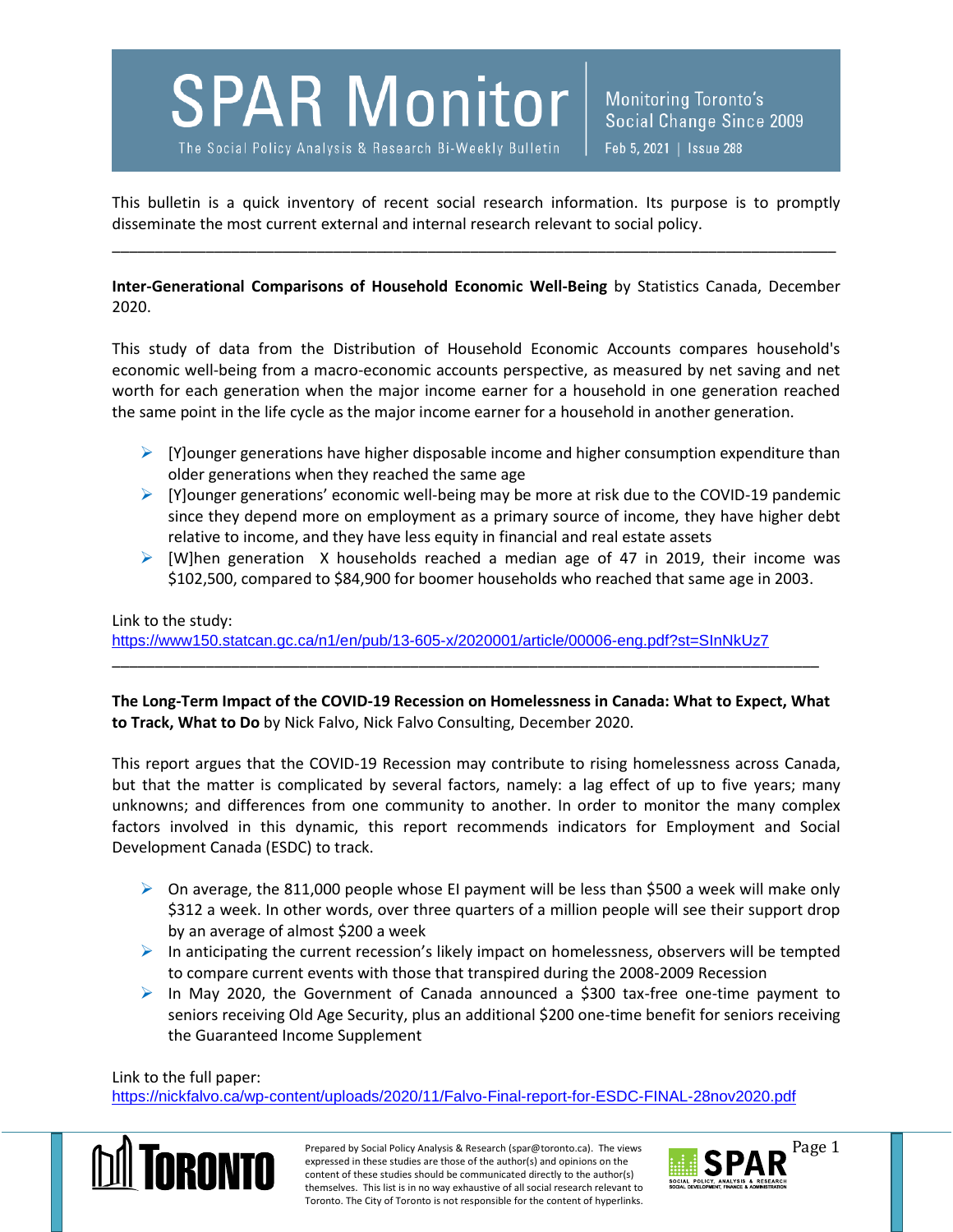## **Selected Police-Reported Criminal Incidents in the First Eight Months of the Pandemic, March to October 2020** by Statistics Canada, January 2021.

\_\_\_\_\_\_\_\_\_\_\_\_\_\_\_\_\_\_\_\_\_\_\_\_\_\_\_\_\_\_\_\_\_\_\_\_\_\_\_\_\_\_\_\_\_\_\_\_\_\_\_\_\_\_\_\_\_\_\_\_\_\_\_\_\_\_\_\_\_\_\_\_\_\_\_\_\_\_\_\_\_\_\_\_

Previous studies have shown that during the pandemic, Canadians reported lower levels of life satisfaction, heightened concerns around health and mental health issues and, for some groups, feeling less safe, including concerns about violence in the home.

- $\triangleright$  In the first eight months of the pandemic, 19 police services across Canada reported that selected criminal incidents were down by almost one-fifth (18%) compared with the same period a year earlier
- In contrast, the number of calls for service, particularly wellness checks, mental health calls and calls to attend domestics disturbances, rose 8%
- $\triangleright$  [A]s businesses, services and public spaces began to reopen, police reported that crime increased from April to May (+5%), from May to June (+12%), and from June to July (+11%)

Link to the full report: <https://www150.statcan.gc.ca/n1/en/daily-quotidien/210127/dq210127c-eng.pdf?st=arI3Iu9z>

**City Budget Matters 101: Nonprofits Organizations,** by Social Planning Toronto, 2020.

The City of Toronto is a key funder of nonprofits, committed to working with them to deliver essential community services and investing more than \$1.2 billion per year in the sector.

\_\_\_\_\_\_\_\_\_\_\_\_\_\_\_\_\_\_\_\_\_\_\_\_\_\_\_\_\_\_\_\_\_\_\_\_\_\_\_\_\_\_\_\_\_\_\_\_\_\_\_\_\_\_\_\_\_\_\_\_\_\_\_\_\_\_\_\_\_\_\_\_\_\_\_\_\_\_\_\_\_\_

- $\triangleright$  Nonprofits employ more than 200,000 people in Toronto and contribute at least \$14 billion per year to our city's revenue
- $\triangleright$  The pandemic means nonprofits face devastating financial challenges. The Ontario Nonprofit Network estimated that 20% of organizations have closed their doors since the start of the pandemic and may not reopen because of a loss of funding and other revenue sources
- $\triangleright$  The City of Toronto funds nonprofits to provide a wide range of community services and programs on its behalf. But the City is starting its 2021 budget process with a gap of about \$1.8 billion, and nonprofits are concerned about potential funding cuts

## Link to the primer:

[https://d3n8a8pro7vhmx.cloudfront.net/socialplanningtoronto/pages/2420/attachments/original/16081312](https://d3n8a8pro7vhmx.cloudfront.net/socialplanningtoronto/pages/2420/attachments/original/1608131256/nonprofits-FINAL.pdf?1608131256) [56/nonprofits-FINAL.pdf?1608131256](https://d3n8a8pro7vhmx.cloudfront.net/socialplanningtoronto/pages/2420/attachments/original/1608131256/nonprofits-FINAL.pdf?1608131256)

\_\_\_\_\_\_\_\_\_\_\_\_\_\_\_\_\_\_\_\_\_\_\_\_\_\_\_\_\_\_\_\_\_\_\_\_\_\_\_\_\_\_\_\_\_\_\_\_\_\_\_\_\_\_\_\_\_\_\_\_\_\_\_\_\_\_\_\_\_\_\_\_\_\_\_\_\_\_\_\_\_\_\_\_

**The Impact of Short-duration Credentials After an Undergraduate Degree on Labour Market Outcomes** by Aimé Ntwari and Eric Fecteau, Statistics Canada, October 2020.

Both in Canada and around the world, the labour market is constantly changing and requires the maintenance of skills and acquisition of knowledge focused on what is needed with the transformation of industries. These changes affect the behaviour of workers, not only in Canada, but in all developed and emerging countries. School-to- work transitions have become the subject of interest for employers, employees, students and decision-makers.



Prepared by Social Policy Analysis & Research (spar@toronto.ca). The views Page 2 expressed in these studies are those of the author(s) and opinions on the content of these studies should be communicated directly to the author(s) themselves. This list is in no way exhaustive of all social research relevant to Toronto. The City of Toronto is not responsible for the content of hyperlinks.